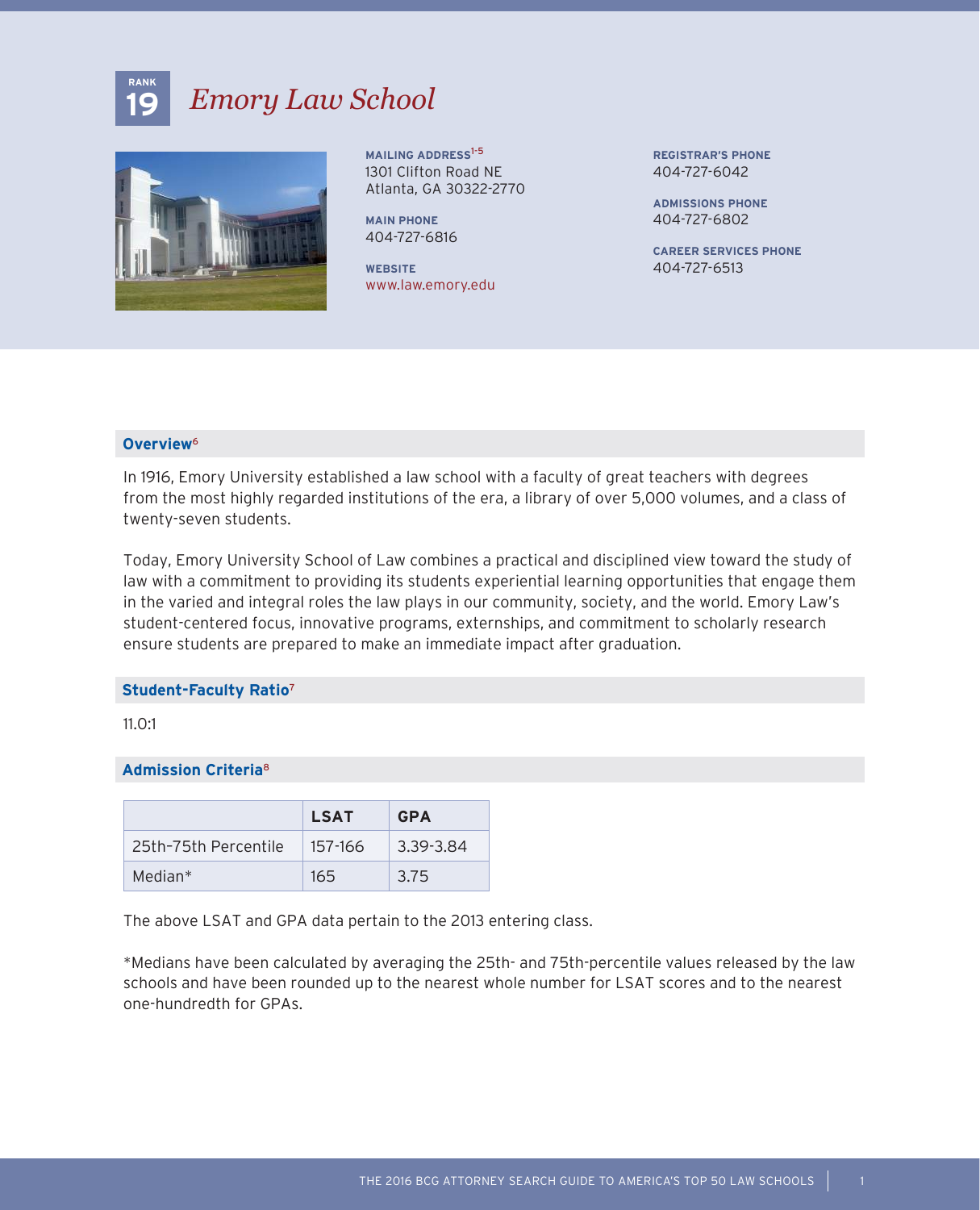### **Admission Statistics**

| Approximate number of applications | 3876 |
|------------------------------------|------|
| Number accepted                    | 1241 |
| Acceptance rate                    | 32%  |

The above admission details are based on 2013 data.

#### **Class Ranking and Grades**7-16

Grade point average is determined for graduate students, although class rank is not calculated. Because graduate students are graded separately from JD students, they do not impact the JD grading curve or class rank. Emory University School of Law uses a letter grading system, with grades ranging from A+ to F.

A mean of 3.30 is mandatory in every non-seminar class in which more than ten Emory JD students are taking the class for a grade, and no portion of a student's grade is group-based. A mean of 3.30 is recommended in all excluded classes.

A J.D. student may elect to take a total of six credit hours pass/fail. Graduate students (JM, LLM, MCL, SJD) are not permitted to select the Pass/Fail option for any of their coursework, unless they are taking a non-law class or that is the predetermined grading scheme for all students in a particular course.

#### **Honors**11, 12

JD students with a final cumulative average of 3.45 graduate with Honors.

JD students with a final cumulative average of 3.80 graduate with High Honors.

The First Honor Graduate is the student in the graduating class with the highest overall academic average computed on all three years of work done at Emory.

One LLM Leadership Award and one JM Leadership Award are presented each year. These leadership awards are given to an LLM and JM student who engages with the Law School community, exhibits leadership and concern for the well-being of students, and has done well academically.

#### **Awards**<sup>18</sup>

| <b>Name of Award</b>                 | Awarded for/to                                |
|--------------------------------------|-----------------------------------------------|
| A. James Elliott Award               | Outstanding commitment to public service      |
| ABA/BNA Award                        | Outstanding students in intellectual property |
| ABA/BNA Award                        | Outstanding students in health law            |
| ABA/BNA Award                        | Outstanding students in labor/employment law  |
| <b>ADR Conflict Resolution Award</b> | <b>Outstanding ADR skills</b>                 |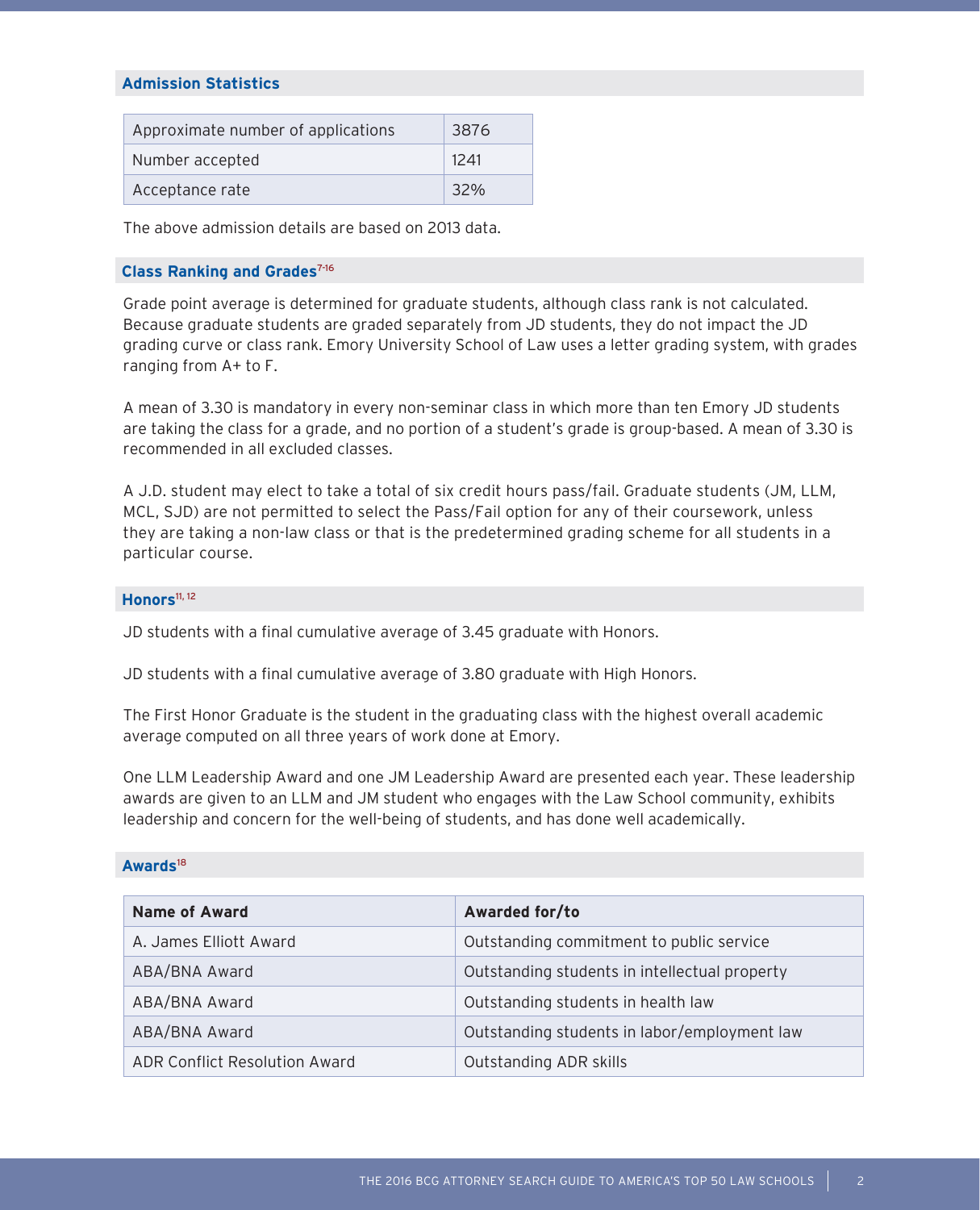| ALI-ABA Leadership Award            | Outstanding leadership and scholarship           |
|-------------------------------------|--------------------------------------------------|
| American Bankruptcy Institute Medal | Outstanding student in bankruptcy                |
| Attorneys Title Guaranty Fund Award | Outstanding student in real estate courses       |
| Barbara Rudisill Award              | Memorial award for law as second career          |
| Beynart Professionalism Award       | Committee selection on outstanding 3L            |
| <b>Bryan Prize</b>                  | Outstanding achievement in Con Law               |
| Burt and Betty Schear Book Prize    | Unique character and leadership                  |
| CCH-Kleinrock Publishing Award      | Outstanding student in tax                       |
| Chee Davis Award                    | Best Journal comment                             |
| Class of 2007 Service Award         | Honoring extracurricular activities              |
| Custer-Tuggle Award                 | Outstanding commitment to family law             |
| Dean's Public Service Awards        | Dedicated service to the law school              |
| Emory Intl Law Rev Founders Award   | Best Journal comment                             |
| Emory Intl Law Review Red Pen Award | Award for best editing                           |
| GA Assn. of Women Lawyers Award     | Outstanding commitment to women in law           |
| <b>GA Tax Section Award</b>         | Outstanding overall achievement in taxation      |
| Gary B. Katz Memorial Award         | Outstanding service in Student Legal Services    |
| Herman Dooyeweerd Prize             | Outstanding Law & Religion students              |
| <b>IATL Award</b>                   | Outstanding litigation skills                    |
| James C. Pratt Memorial Award       | Outstanding leadership in Moot Court             |
| Keith J. Shapiro Award              | Excellence - Business and Consumer Bankruptcy    |
| LaMar Inn of Court                  | Outstanding advocacy skills                      |
| Michael Gullett Memorial Award      | Award for best speaker                           |
| Moffett Litigation Award            | Outstanding student in trial preparation         |
| Most Outstanding Third Year Award   | Outstanding leadership                           |
| Myron Penn Laughlin Award           | Excellence in Legal Research & Writing           |
| Nat'l. Assn. of Women Lawyers Award | Outstanding devotion to women in law issues      |
| Order of Emory Advocates            | Excellence in advocacy                           |
| Outstanding Caseworker Award        | Overall leadership in Student Legal Services     |
| State Bar of GA Labor/Employment    | Outstanding students in labor and employment law |
| State Bar of GA Real Property Award | High achievement in real property coursework     |
| The Order of Barristers             | Outstanding students in appellate advocacy       |
| Who's Who Award                     | Overall leadership in law school                 |
| Outstanding Caseworker Award        | Overall leadership in Student Legal Services     |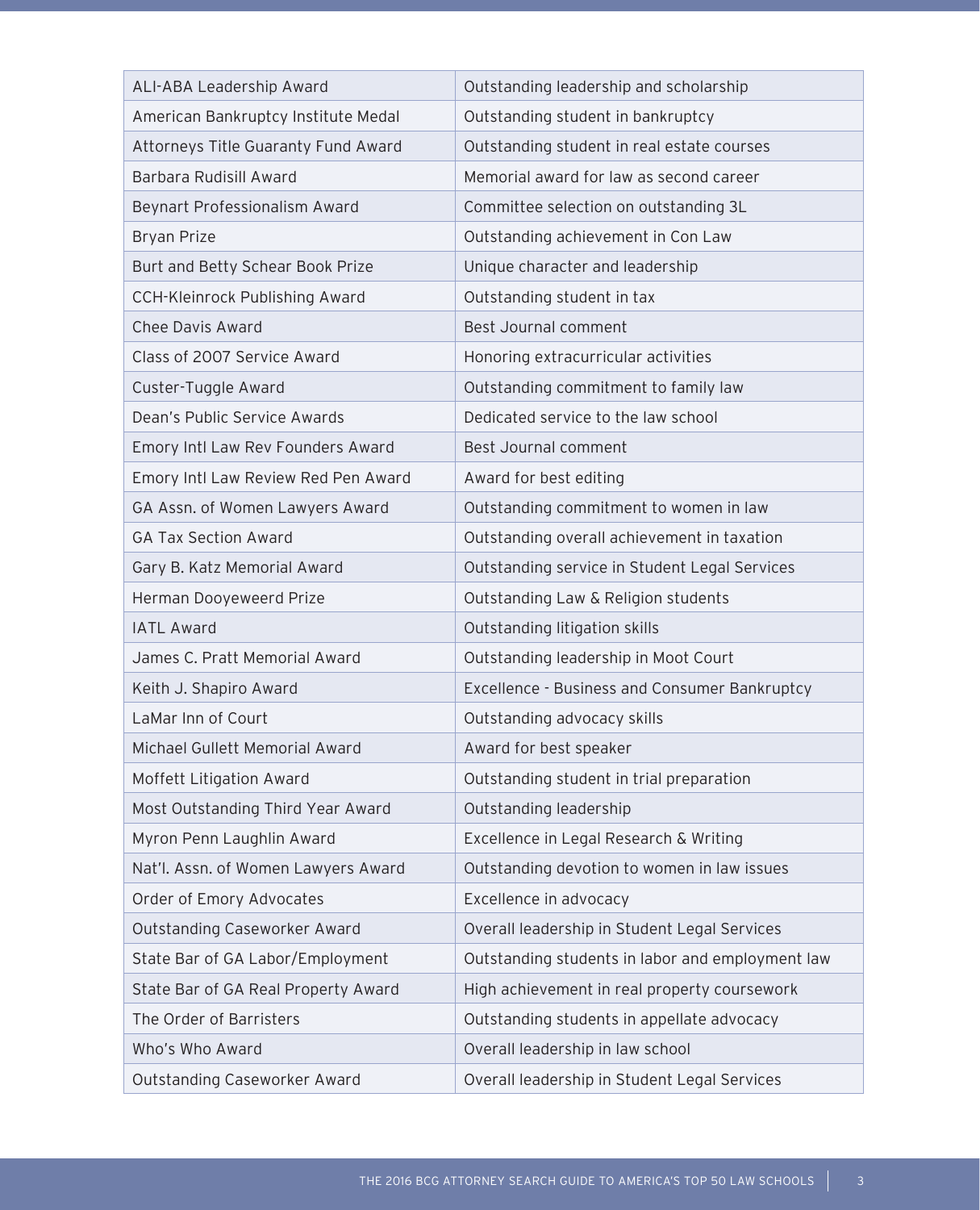#### **Journals**

The **Emory Law Journal** was the first journal sponsored by Emory University School of Law. Originally entitled the Journal of Public Law, the Journal specialized in public law fields. In 1974, the Editorial Board changed the name of the Journal to the Emory Law Journal and pledged to widen the editorial scope of the Journal to include matters of general law, while maintaining an emphasis on public law. ELJ publishes six issues a year, featuring professional and student articles on a broad range of legal topics, and remains entirely student edited. ELJ also publishes an online companion to the Journal, ELJ Online. Additionally, ELJ hosts the Randolph W. Thrower Symposium in the spring semester, which brings together legal scholars from across the country to discuss timely legal topics.<sup>19</sup>

The **Emory International Law Review** enjoys an international reputation as a leader in international legal scholarship. EILR publishes articles and essays submitted by professionals and students from around the world on a vast array of topics ranging from human rights to international intellectual property issues. EILR is edited entirely by students and is known for excellence in scholarship, legal research, analysis, and professionalism in the publication process.<sup>20</sup>

The **Emory Bankruptcy Developments Journal** is the only student-run bankruptcy journal in the United States. The Journal publishes semi-annually and hosts a symposium in the spring. This widelyread print and online journal provides a forum for research, debate, and information for practitioners, scholars and the public.<sup>21</sup>

The **Emory Corporate Governance and Accountability Review** explores the relationship between the corporation and its stakeholders in the United States and abroad. This online, student-run publication addresses issues such as litigation, financial risk management, labor law, products liability, environmental law, health law, lawmaking, and the corporation's pervasive influence in American politics. The journal's overarching goal is to affect positive change in the corporate world by promoting sound business ethics and fair play. Student members are required to author blog posts and short essays, while external contributors (law professors, judges, practitioners, etc.) submit for publication works of virtually any length, including full-length law review articles.<sup>22</sup>

**IP Theory**, founded in 2010, is an online, peer-edited, open-access intellectual property law publication. It is neither law journal nor blog; it is a different sort of publication designed to occupy a niche between the two. It serves as a new forum for essays and opinion pieces that are more concise (and more lightly footnoted) than typical law review articles, as well as book and other literature reviews.<sup>23</sup>

The **Center for the Study of Law and Religion** is dedicated to studying the religious dimensions of law, the legal dimensions of religion, and the interaction of legal and religious ideas and institutions, norms and practices.<sup>24</sup>

#### **Moot Court**<sup>25</sup>

The Moot Court Society is a competitive, student-run organization that provides experiential opportunities to develop oral advocacy and brief-writing skills. Each fall, Emory Law students organize and host the annual Civil Rights and Liberties Moot Court Competition. Membership in Moot Court Society is open to all full-time students, properly enrolled in Emory Law with a minimum cumulative grade point average of 2.35 and meeting other requirements. Moot Court Society is comprised of 70 members. To satisfy the requirements for membership, a candidate must successfully compete in one intra-school competition and one interschool competition. On the basis of their brief-writing and oral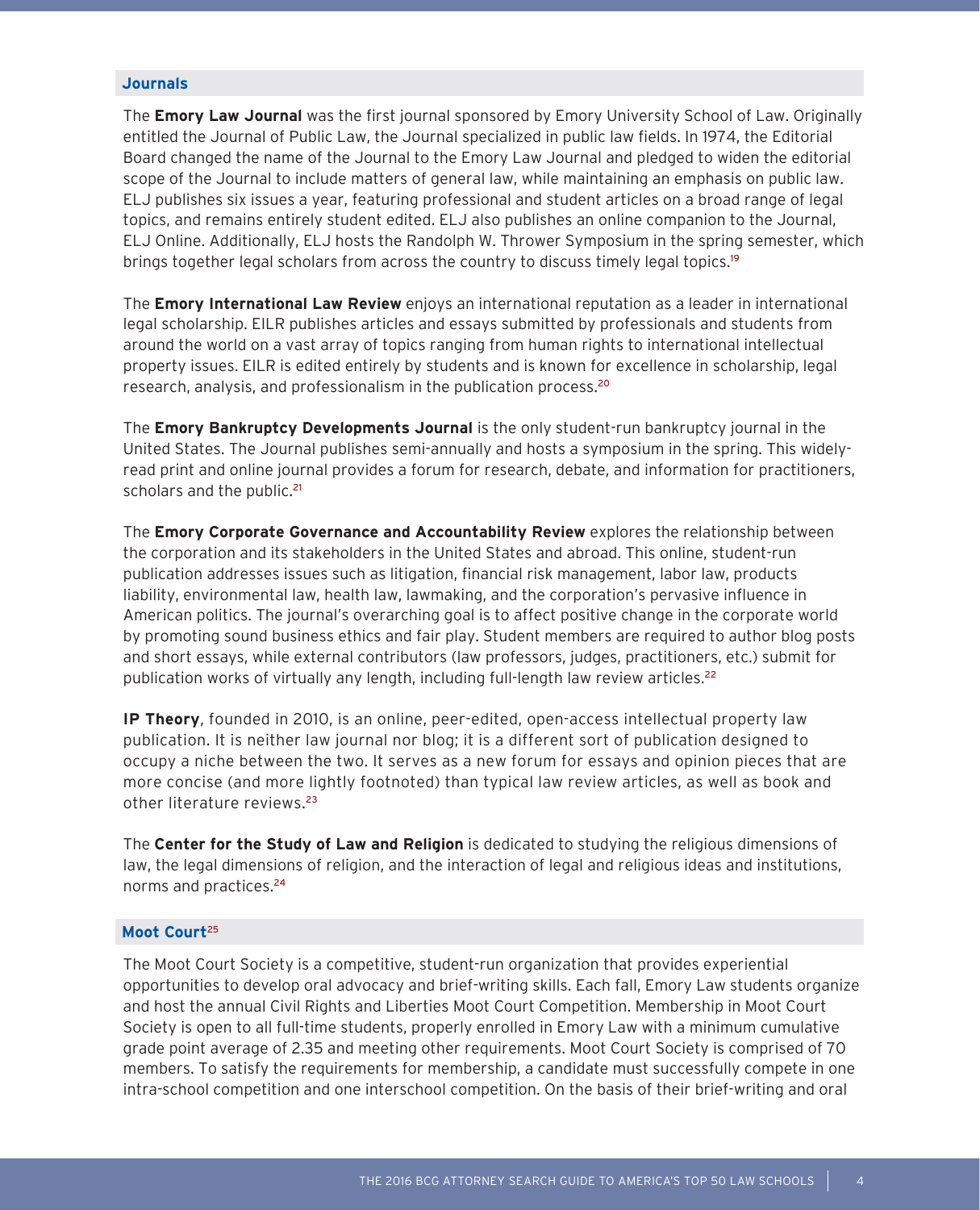advocacy scores in an intra-school competition, competitors are placed on one of the special teams, and have the opportunity to compete in various interschool competitions around the country.

### **Clinical Programs**<sup>26</sup>

Emory Law's legal clinics provide students with the foundational skills, judgment, and values necessary to engage in the practice of law. Each clinic's docket is designed to fully immerse students in all aspects of the legal process, allowing them to take the lead on litigation, transactional, and policy matters at local, state, regional, national, and international levels. Clinics include:

The **Barton Child Law Public Policy and Legislative Clinics** are committed to the use of sound legal and scientific research and development of evidence-based reforms.

The **Barton Juvenile Defender Clinic** is dedicated to providing holistic legal representation for children in delinquency, educational advocacy, and status offense proceedings.

The **Barton Appeal for Youth Clinic** provides holistic appellate representation of youthful offenders in the juvenile and criminal justice systems.

The **International Humanitarian Law Clinic** is a research and advocacy institute that promotes the law of armed conflict and fights to eliminate torture, war crimes, genocide, and crimes against humanity.

The **Turner Environmental Law Clinic** provides important pro bono legal representation to individuals, community groups, and nonprofit organizations that seek to protect and restore the natural environment for the benefit of the public.

The **Volunteer Clinic for Veterans** assists those who have served our country with the legal issues that they face, including claims for service-connected disability.

### **Placement Facts**<sup>27</sup>

#### **Starting Salaries (2012 Graduates Employed Full-Time)**

| Private sector (25th-75th percentile) | \$60,000 - \$136,250 |
|---------------------------------------|----------------------|
| Private sector - Median               | \$100,000            |
| Public service - Median               | \$55,000             |

### **Employment Details**

| Graduates known to be employed at graduation                | 53.8%     |
|-------------------------------------------------------------|-----------|
| Graduates known to be employed nine months after graduation | $178.6\%$ |

#### **Areas of Legal Practice**

| <b>Graduates Employed In</b> | Percentage |
|------------------------------|------------|
| Law Firms                    | 57.8%      |
| <b>Business and Industry</b> | $10.9\%$   |
| Government                   | $9\%$      |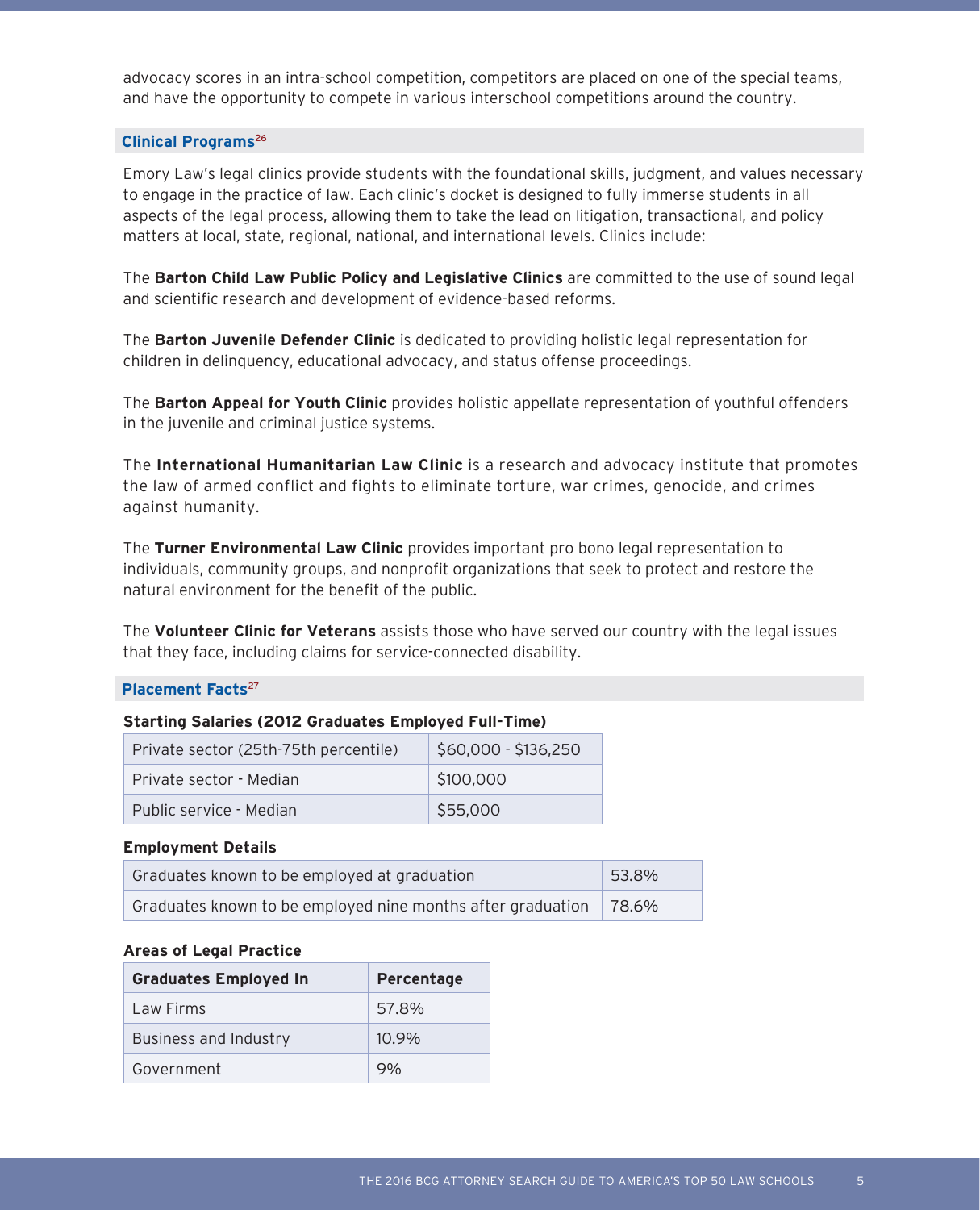| Judicial Clerkships                  | $10.9\%$ |
|--------------------------------------|----------|
| <b>Public Interest Organizations</b> | $9.4\%$  |
| Academia                             | $1.6\%$  |
| Unknown                              | $0.4\%$  |

## **Externships/Internships**<sup>28</sup>

### **Externships**

Emory Law School encourages externships. Through Emory Law's Externship Program, students take the skills and principles they learn in the classroom and learn how they apply in practice. Externships are an educational experience in every sense. Students learn about being professionals. They discover that real attorneys and judges wrestle with and take seriously ethical issues every day, believe in the value of service regardless of their area of practice, and are committed deeply to their clients, the rule of law, and a high standard of excellence. Students also come to appreciate that, throughout their careers, they should strive to identify the ways they can improve their skills and knowledge to become better lawyers.

### **Student Organizations**<sup>29</sup>

- American Constitution Society
- Amicus
- Antitrust Law Society
- Asian American Law Students Association
- Banking and Financial Institutions Law Society
- Bankruptcy and Debtor/Creditor Law Society
- Black Law Students Association
- Child and Family Law Society
- Christian Legal Society
- Civil Litigation Law Society
- Civil Rights Law Society
- Communications and Media Law Society
- Corporate and Business Law Society
- Criminal Law Society
- Dispute Resolution Law Society
- Emory Federalist Society
- Emory Law Students for Life
- Emory Law Students for Reproductive Justice
- Emory Mock Trial Society
- Emory Moot Court Society
- **Emory OutLaw**
- Emory Public Interest Committee (EPIC)
- Environmental Law Society
- **Estate Planning Law Society**
- Health Law Society
- Homeless Advocacy Program
- Immigration Law Society
- Intellectual Property Law Society
- International and Comparative Law Society